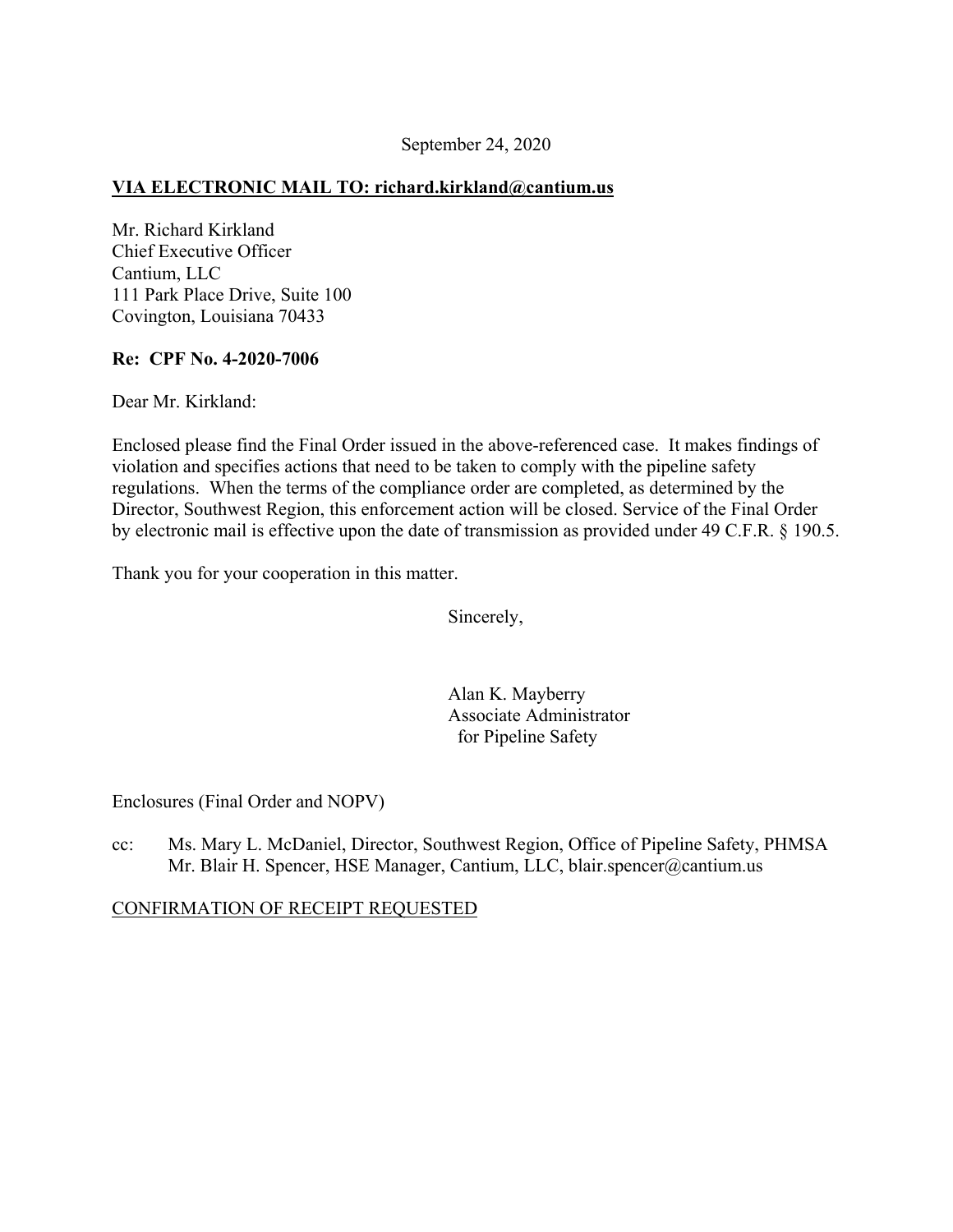## **U.S. DEPARTMENT OF TRANSPORTATION PIPELINE AND HAZARDOUS MATERIALS SAFETY ADMINISTRATION OFFICE OF PIPELINE SAFETY WASHINGTON, D.C. 20590**

**)** 

**)** 

**)** 

**In the Matter of )** 

**\_\_\_\_\_\_\_\_\_\_\_\_\_\_\_\_\_\_\_\_\_\_\_\_\_\_\_\_\_\_\_\_\_\_\_\_** 

 $\overline{\phantom{a}}$ 

**Respondent. )** 

**Cantium, LLC, ) CPF No. 4-2020-7006** 

### **FINAL ORDER**

On June 9, 2020, pursuant to 49 C.F.R. § 190.207, the Director, Southwest Region, Office of Pipeline Safety (OPS), issued a Notice of Probable Violation (Notice) to Cantium, LLC (Respondent). The Notice proposed finding that Respondent had violated the pipeline safety regulations in 49 C.F.R. Parts 194 and 195. The Notice also proposed certain measures to correct the violations. Respondent did not contest the allegations of violation or corrective measures.

Based upon a review of all of the evidence, pursuant to § 190.213, I find Respondent violated the pipeline safety regulations listed below, as more fully described in the enclosed Notice, which is incorporated by reference:

49 C.F.R. § 194.101(a) **(Item 1)** ─ Respondent failed to submit its Gulf of Mexico (GOM) Regional Oil Spill Response Plan to PHMSA in accordance with § 194.101(a) for review;

49 C.F.R.  $\S$  195.452(f)(1) **(Item 2)** — Respondent failed to include in its integrity management plan a process for identifying which pipeline segments could affect a high consequence area; and

49 C.F.R. § 195.583(a) (**Item 3**) ─ Respondent failed to inspect each pipeline or portion of its offshore pipeline that is exposed to the atmosphere for evidence of atmospheric corrosion at least once each calendar year, but with intervals not exceeding 15 months, as required by § 195.583(a).

These findings of violation will be considered prior offenses in any subsequent enforcement action taken against Respondent.